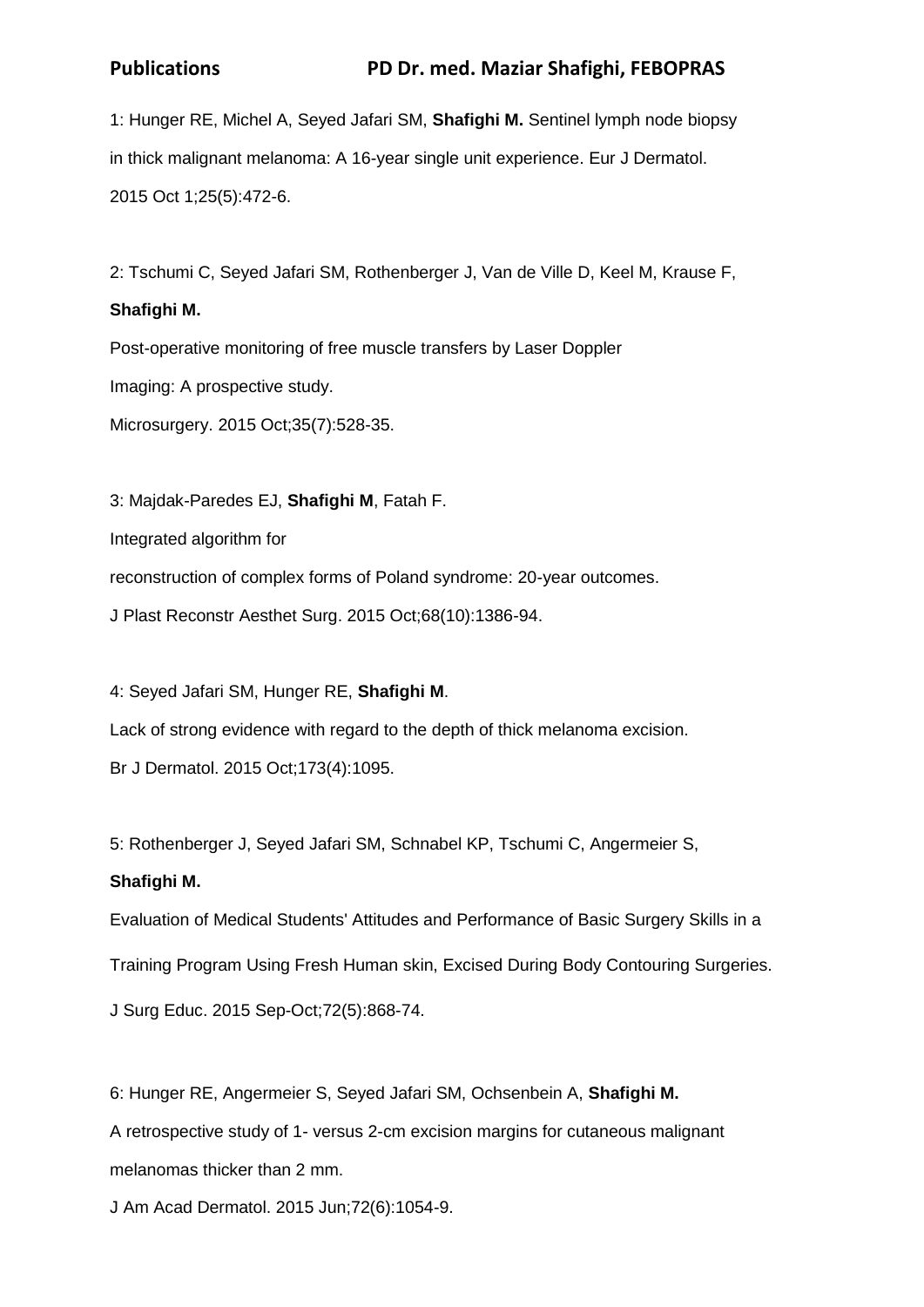7: Olariu R, **Shafighi M**, Constantinescu MA. The risk-reducing mastectomy: unnecessary hysteria or life-saving prophylaxis?. Ther Umsch. 2014 Dec;71(12):759-64. Review. German.

8: Hunger RE, Seyed Jafari SM, Angermeier S, **Shafighi M.** Excision of fascia in melanoma thicker than 2 mm: no evidence for improved clinical outcome. Br J Dermatol. 2014 Dec;171(6):1391-6.

9: Nevzati E, **Shafighi M**, Bakhtian KD, Treiber H, Fandino J, Fathi AR. Estrogen induces nitric oxide production via nitric oxide synthase activation in endothelial cells.

Acta Neurochir Suppl. 2015;120:141-5.

10: Seyed Jafari SM, Schawkat M, Van De Ville D, **Shafighi M.** Relative indexes of cutaneous blood perfusion measured by real-time laser Doppler imaging (LDI) in healthy volunteers. Microvasc Res. 2014 Jul;94:1-6.

11: Gerber AL, Münst A, Schlapbach C, **Shafighi M**, Kiermeir D, Hüsler R, Hunger R High expression of FOXP3 in primary melanoma is associated with tumour progression.

Br J Dermatol. 2014 Jan;170(1):103-9.

12: Krause FG, Pfander G, Henning J, **Shafighi M**, Weber M. Ankle dorsiflexion arthrodesis to salvage Chopart's amputation with anterior skin

insufficiency.

Foot Ankle Int. 2013 Nov;34(11):1560-8.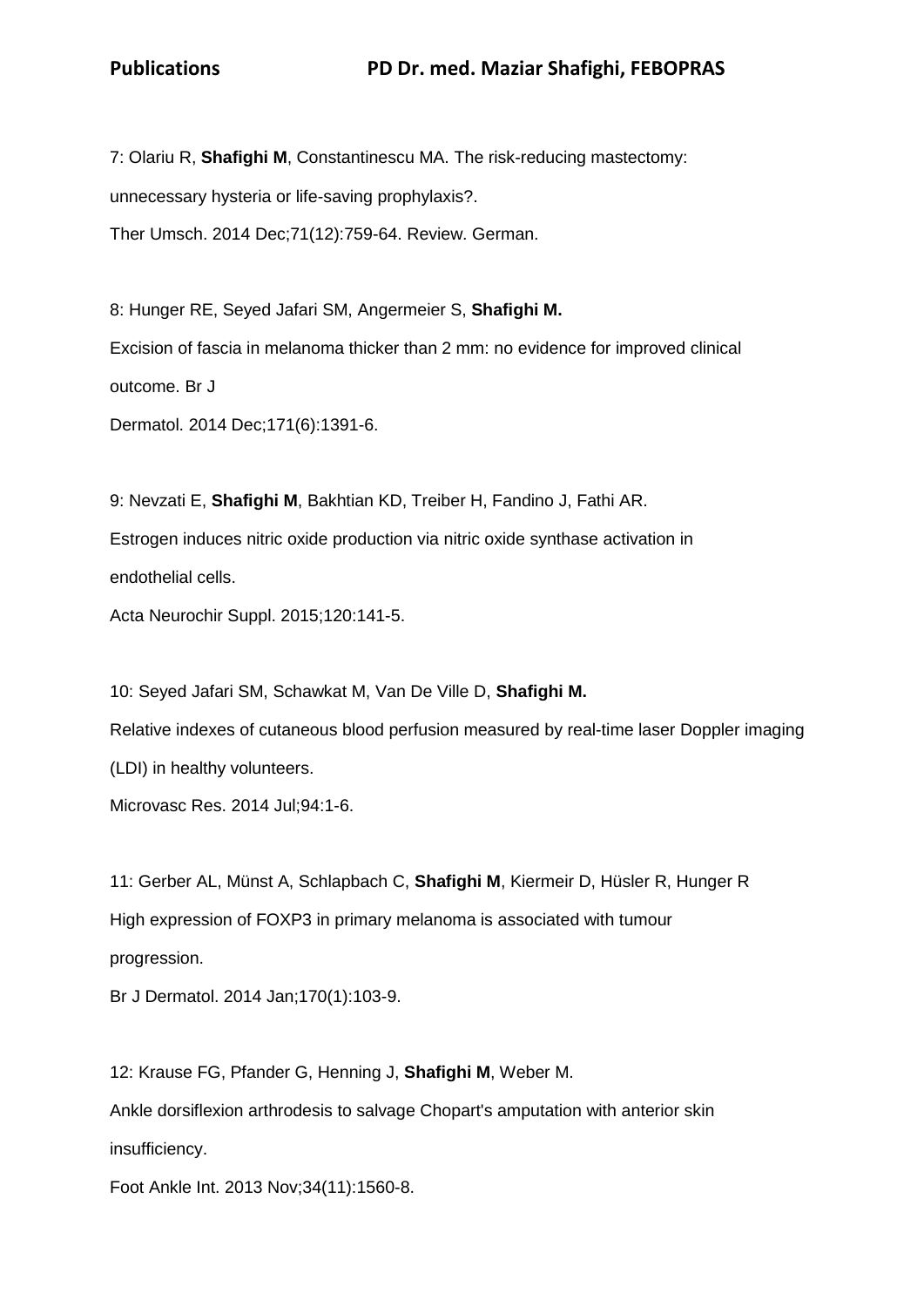13: Constantinescu MA, Olariu R, **Shafighi M**. Surgical therapy for reconstruction of body shape and contour following massive weight reduction. Ther Umsch. 2013 Feb;70(2):135-8.

14: **Shafighi M**, Fathi AR, Brun C, Huemer GM, Wirth R, Hunger R, Banic A, Constantinescu MA. Topical application of 17β-estradiol (E2) improves skin flap survival through activation of endothelial nitric oxide synthase in rats. Wound Repair Regen. 2012 Sep-Oct;20(5):740-7.

15: **Shafighi M**, Olariu R, Brun C, Fathi AR, Djafarzadeh S, Jakob SM, Hunger RE, Banic A, Constantinescu MA.

The role of androgens on hypoxia-inducible factor (HIF)-1α-induced angiogenesis and on the survival of ischemically challenged skin flaps in a rat model.

Microsurgery. 2012 Sep;32(6):475-81.

16: **Shafighi M**, Constantinescu MA, Huemer GM, Olariu R, Bonel HM, Banic A, Ramakrishnan V.

The extended diep flap: extending the possibilities for breast reconstruction with tissue from the lower abdomen.

Microsurgery. 2013 Jan;33(1):24-31.

17: Huemer GM, Schmidt M, Helml GH, **Shafighi M**, Dunst-Huemer KM. Effective wound closure with a new two-component wound closure device (Prineo™) in excisional body-contouring surgery: experience in over 200 procedures. Aesthetic Plast Surg. 2012 Apr;36(2):382-6.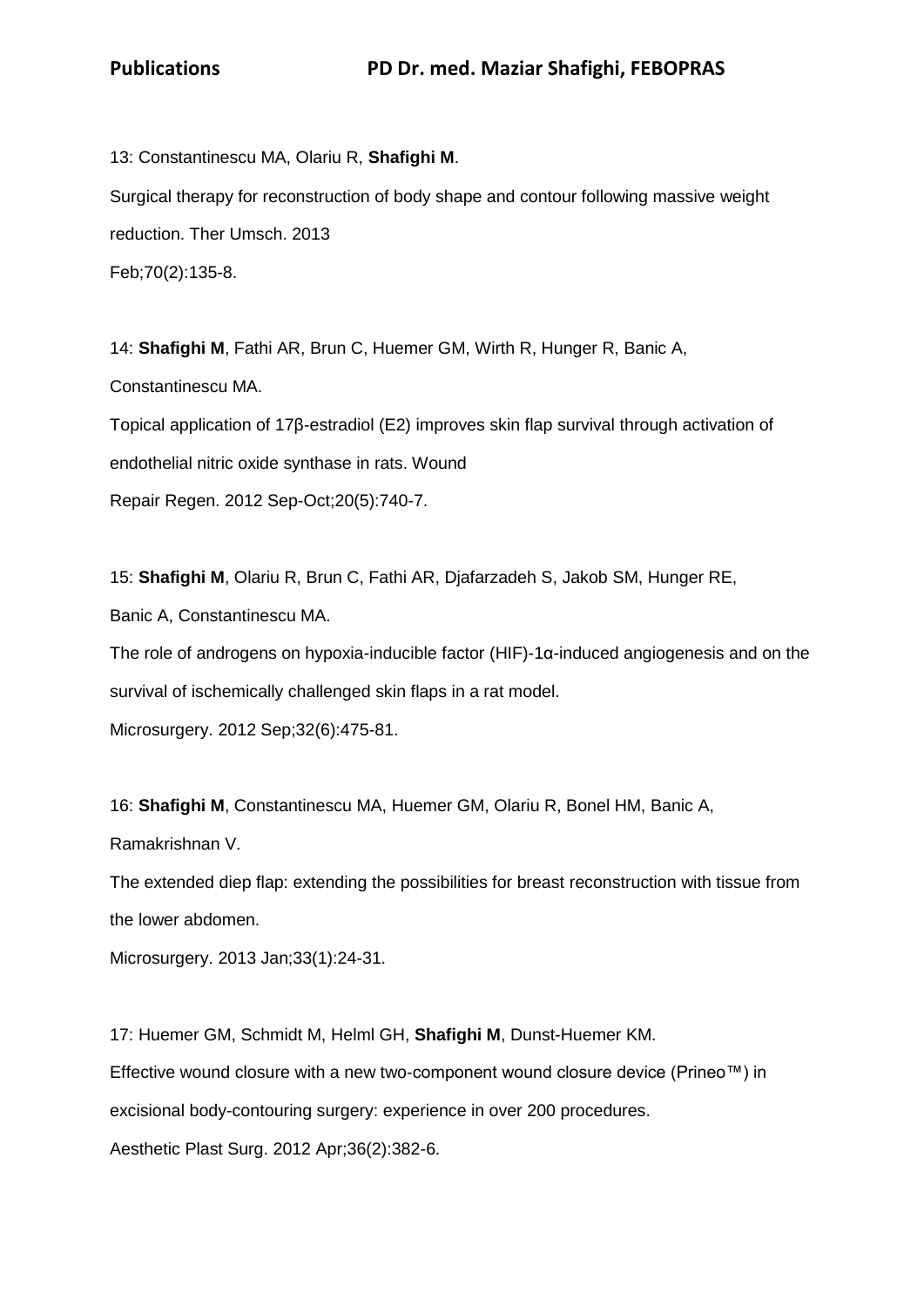## **Publications PD Dr. med. Maziar Shafighi, FEBOPRAS**

18: **Shafighi M**, Olariu R, Fathi AR, Djafarzadeh S, Jakob SM, Banic A, Constantinescu MA.

Dimethyloxalylglycine stabilizes HIF-1α in cultured human endothelial cells and increases random-pattern skin flap survival in vivo.

Plast Reconstr Surg. 2011 Aug;128(2):415-22.

19: Gurunluoglu R, **Shafighi M**, Williams SA, Kimm GE. Incorporation of a preexisting scar in the star-flap technique for nipple reconstruction. Ann Plast Surg. 2012 Jan;68(1):17-21.

20: Gurunluoglu R, **Shafighi M**, Williams SA, Glasgow M. Reconstruction of large supra-eyebrow and forehead defects using the hatchet flap principle and sparing sensory nerve branches. Ann Plast Surg. 2012 Jan;68(1):37-42.

21: Gurunluoglu R, **Shafighi M**, Gurunluoglu A, Cavdar S. Giulio Cesare Aranzio (Arantius) (1530-89) in the pageant of anatomy and surgery. J Med Biogr. 2011May;19(2):63-9.

22: Lloyd MS, **Shafighi M**, Niranjan N.

Response to article, The median artery: its potential complications for the radial forearm flap by Varley et al, JPRAS 61:693-695. J Plast Reconstr Aesthet Surg. 2009 Jan;62(1):116

23: Majdak-Paredes EJ, **Shafighi M**, Fatah F.

Unilateral hypoplastic breast in a male-to-female transsexual with Poland syndrome after gender reassignment--reconstructive considerations.

J Plast Reconstr Aesthet Surg. 2009 Mar;62(3):398-401.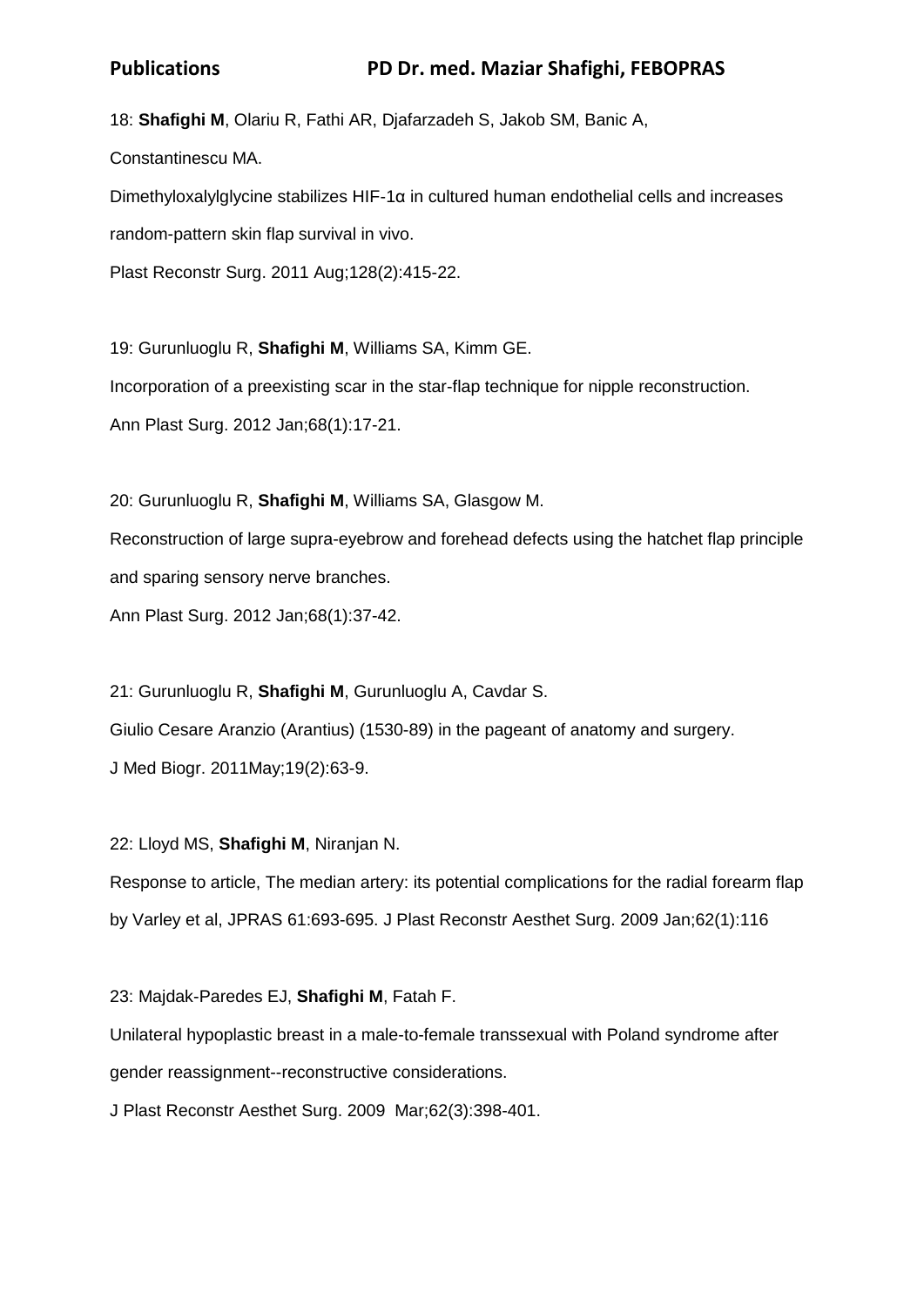# **Publications PD Dr. med. Maziar Shafighi, FEBOPRAS**

24: Barabás AG, **Shafighi M**, Sassoon EM, Haywood RM.

The bilateral DIEP flap: a method of bipedicled anastomosis to a single internal mammary artery and venae comitantes.

J Plast Reconstr Aesthet Surg. 2008 Oct;61(10):1249-51.

25: Bleuler P, **Shafighi M**, Donati OF, Gurunluoglu R, Constantinescu MA. Dynamic repair of scapholunate dissociation with dorsal extensor carpi radialis longus tenodesis.

J Hand Surg Am. 2008 Feb;33(2):281-4.

26: Majdak-Paredes EJ, **Shafighi M**, During V, Sterne GD.

An unusual case of galactorrhea in a postmenopausal woman complicating breast reduction. J Plast Reconstr Aesthet Surg. 2009 Apr;62(4):542-6.

27: Voney G, Biro P, Roos M, Frielingsdorf B, **Shafighi M**, Wyss P. Interrelation of peri-operative morbidity and ASA class assignment in patients undergoing gynaecological surgery.

Eur J Obstet Gynecol Reprod Biol. 2007 Jun;132(2):220-5.

28: Schwabegger AH, **Shafighi M**, Gurunluoglu R.

Versatility of the abductor hallucis muscle as a conjoined or distally-based flap.

J Trauma. 2005 Oct;59(4):1007-11.

29: Gurunluoglu R, Meirer R, **Shafighi M**, Huemer GM, Yilmaz B, Piza-Katzer H. Gene therapy with adenovirus-mediated VEGF enhances skin flap prefabrication. Microsurgery. 2005;25(5):433-41.

30: Meirer R, Huemer GM, **Shafighi M**, Kamelger FS, Hussl H, Piza-Katzer H. Sciatic nerve enlargement in the Klippel-Trenaunay-Weber syndrome.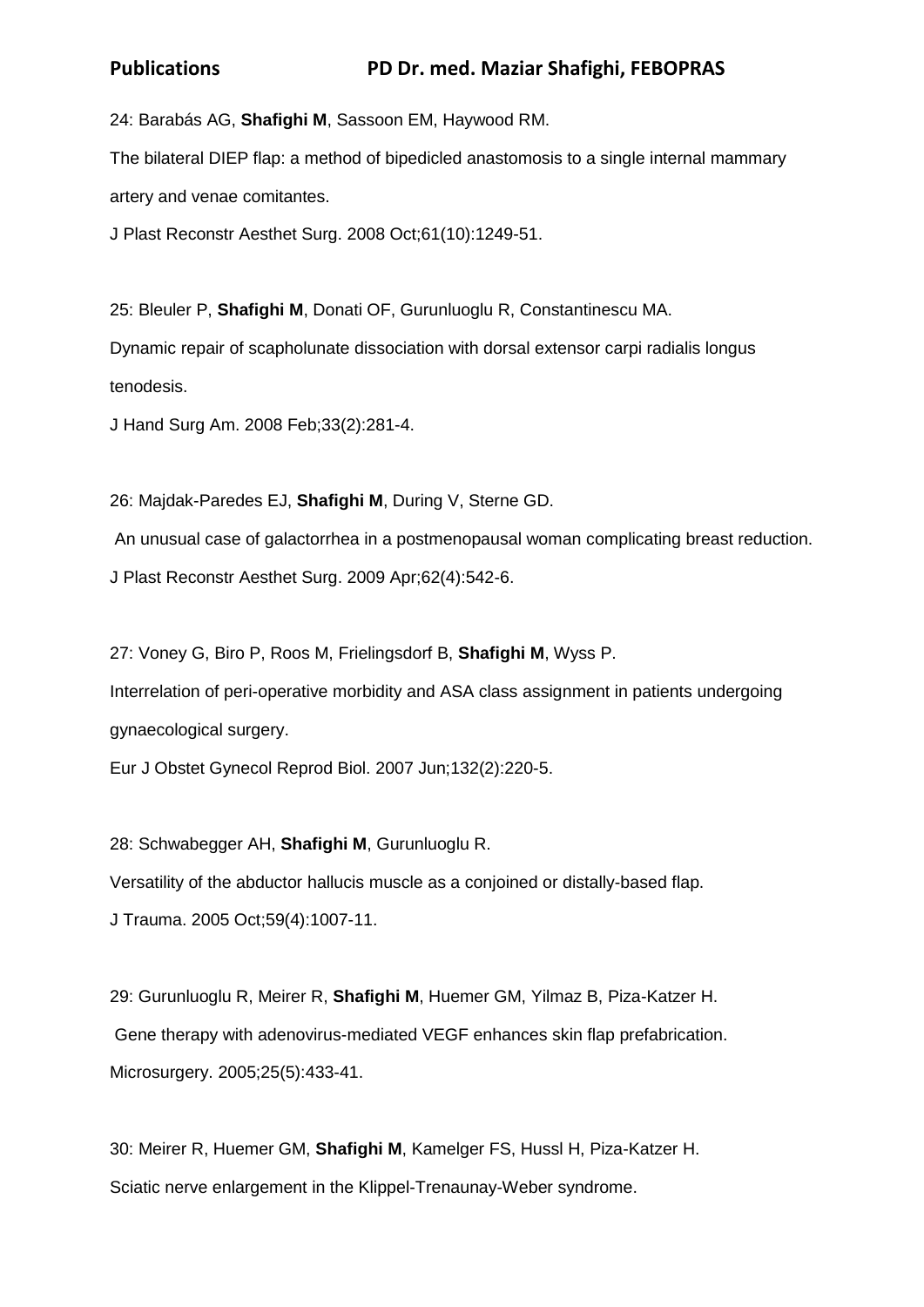Br J Plast Surg. 2005 Jun;58(4):565-8.

31: Gurunluoglu R, **Shafighi M**, Schwabegger A, Ninkovic M. Secondary breast reconstruction with deepithelialized free flaps from the lower abdomen for intractable capsular contracture and maintenance of breast volume.

J Reconstr Microsurg. 2005 Jan;21(1):35-41.

32: Huemer GM, **Shafighi M**, Meirer R, Debagge P, Piza-Katzer H, Gurunluoglu R. Adenovirus-mediated transforming growth factor-beta ameliorates ischemic necrosis of epigastric skin flaps in a rat model.

J Surg Res. 2004 Sep;121(1):101-7.

33: Spanio S, Novack E, Gurunluoglu R, **Shafighi M**, Romansky R, Ninkovic M. Pediatric cranio-facial surgery. First-year's experience with a gun applying bioabsorbable tacks.

Minerva Stomatol. 2004 Jul-Aug;53(7-8):449-55. English, Italian.

34: Schwabegger AH, **Shafighi M**, Gurunluoglu R. An unusual case of thigh adductor weakness: obturator nerve ganglion. J Neurol Neurosurg Psychiatry. 2004 May;75(5):775.

35: Gurunluoglu R, **Shafighi M**, Gardetto A, Piza-Katzer H. Composite skin grafts for basal cell carcinoma defects of the nose. Aesthetic Plast Surg. 2003 Jul-Aug;27(4):286-92. Review.

36: Schoeller T, Huemer GM, **Shafighi M**, Gurunluoglu R, Wechselberger G, Piza-Katzer H.

Microsurgical repair of the sural nerve after nerve biopsy to avoid associated sensory morbidity: a preliminary report.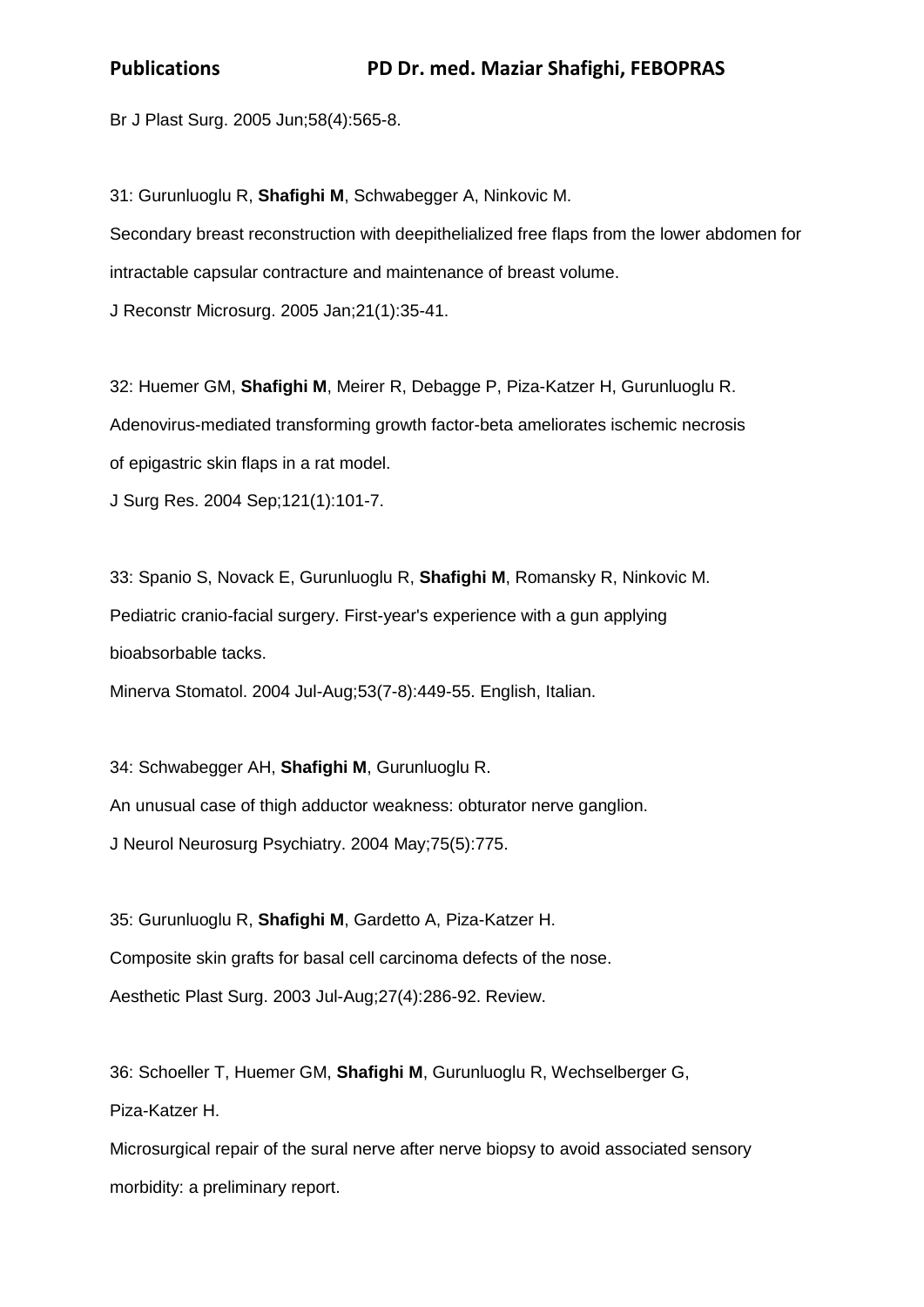Neurosurgery. 2004 Apr;54(4):897-900; discussion 900-1.

37: Schoeller T, Huemer GM, **Shafighi M**, Gurunluoglu R, Wechselberger G, Piza-Katzer H.

Free anteromedial thigh flap: clinical application and review of literature. Microsurgery. 2004;24(1):43-8. Review.

38: Gurunluoglu R, **Shafighi M**, Huemer GM, Gurunluoglu A, Piza-Katzer H. Carl Nicoladoni (1847-1902): professor of surgery. Ann Surg. 2004 Feb;239(2):281-92.

39: Schwabegger AH, **Shafighi M**, Harpf C, Gardetto A, Gurunluoglu R. Distally based abductor hallucis muscle flap: anatomic basis and clinical application. Ann Plast Surg. 2003 Nov;51(5):505-8.

40: Gurunluoglu R, Huemer GM, **Shafighi M**, Gurunluoglu A, Piza-Katzer H. Carl Nicoladoni and his contributions to scoliosis. Spine (Phila Pa 1976). 2003 Oct 15;28(20):2426-31.

41: Gurunluoglu R, **Shafighi M**, Ozer K, Piza-Katzer H. Practical use of digital cameras for microphotography through the operating microscope. J Reconstr Microsurg. 2003 Jul;19(5):319-22.

42: **Shafighi M**, Huemer GM, Meirer R, Piza-Katzer H. Comparison of epigastric skin flap survival in sharp versus electrocautery dissection in a rat model. Plast Reconstr Surg. 2003 Oct;112(5):1503-4.

43: Schoeller T, **Shafighi M**, Huemer GM, Wechselberger G, Piza-Katzer H. [Coverage of pressure sores with free flaps].